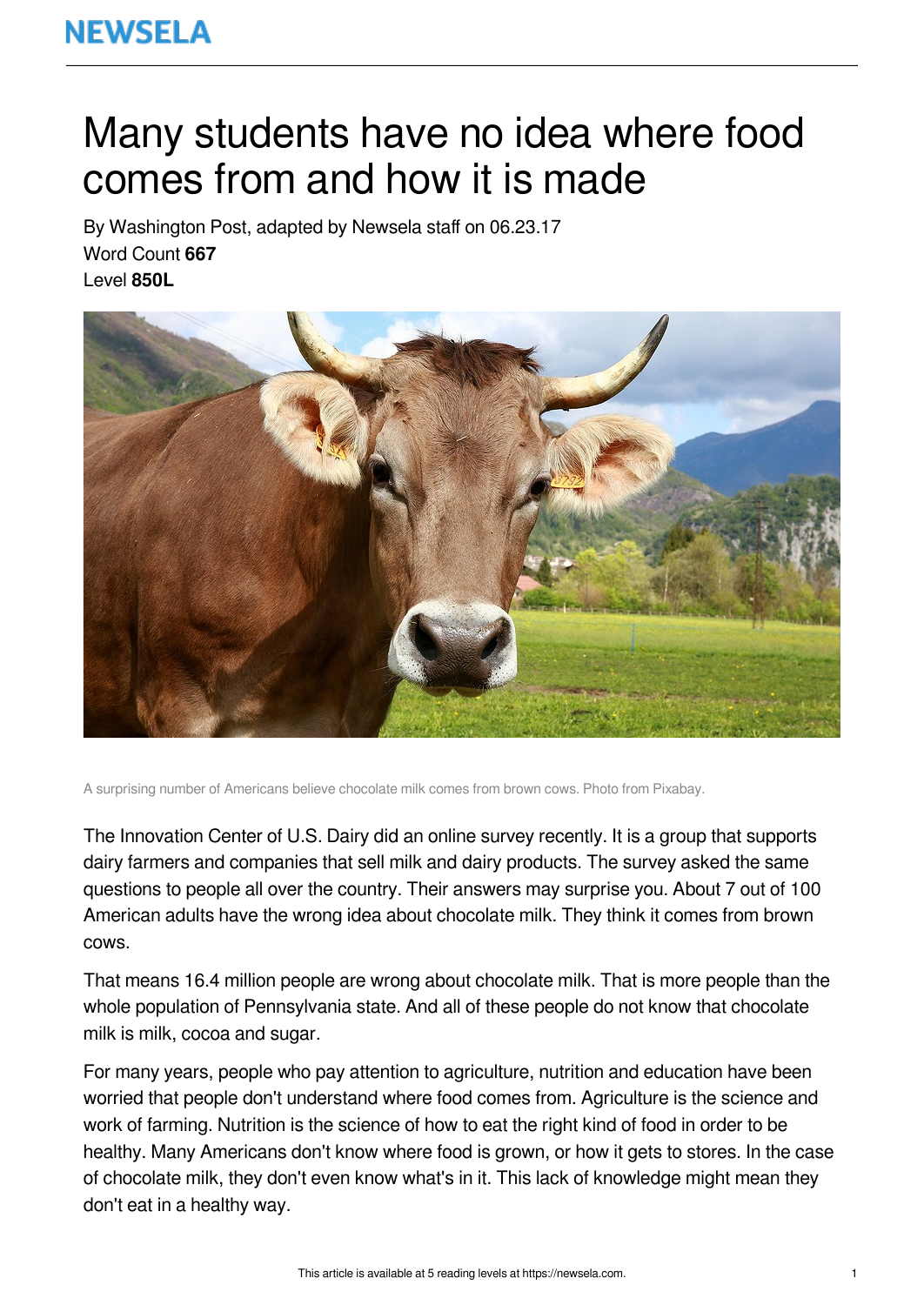The United States Department of Agriculture, or USDA, did a study in the early 1990s. They found that nearly 1 in 5 adults did not know that hamburgers are made from beef. Many more were not familiar with the basic facts about farming.

#### **Kids Aren't Learning About Where Food Comes From**

Experts in agricultural education do not think much has changed since the 1990s.

"At the end of the day, it's an exposure issue," said Cecily Upton. Upton is the co-founder of the nonprofit FoodCorps. The group brings agricultural and nutrition education into elementary schools. Upton says kids don't learn in school where food comes from before it gets to the store.

A team of researchers interviewed fourth-, fifth- and sixth-graders at a school in a California city. More than half of those students didn't know pickles were cucumbers. They did not know that onions and lettuce were plants. About 4 in 10 students didn't know that hamburgers came from cows. And 3 in 10 didn't know that cheese is made from milk.

The kids remembered the names of vegetables and other raw foods. Most knew foods were grown on farms or in gardens. However, they did not know how those items became packaged foods.

#### **But Orange Juice Isn't A Fruit!**

Ann Vileisis says this lack of knowledge is not surprising. The writer and historian wrote a book called "Kitchen Literacy."

She says that as more Americans moved into cities in the mid-1800s, fewer people were involved in producing food. Even fewer people worked to make food as transportation and factories improved. These things made it easier to ship foods in different forms. It could be sent over great distances, too.

Today, many Americans only see their food as a product. It doesn't look much like the original animal or plant. The USDA says orange juice is the most popular "fruit" in America.

In the past 20 years, some people have been trying to reverse this trend. Agriculture and nutrition groups are working to get agricultural education back into classrooms.

### **Helping Kids Eat In A Healthier Way**

FoodCorps worked with slightly more than 100,000 students this year. Groups like the National Agriculture in the Classroom Organization and the American Farm Bureau Foundation are actively working with K-12 teachers across the country. They are helping them add nutrition, farm technology and agricultural economics to lessons in social studies, science and health.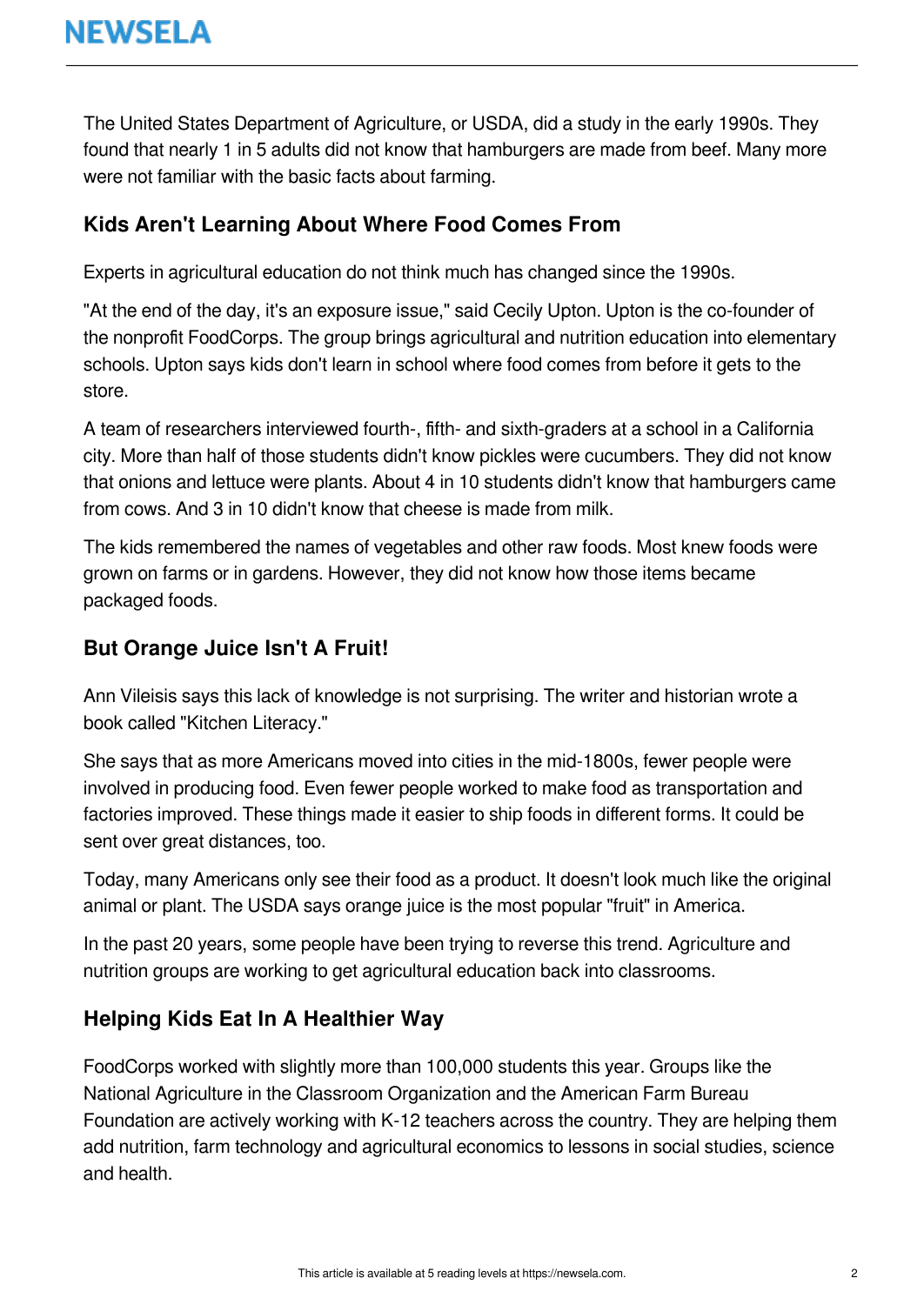Nutritionists and people who want to improve our food system say these basic lessons are important for kids. They can help them learn to eat in a more healthy way. This could help fight problems like heart disease and being unhealthily overweight.

"We still get kids who are surprised that a french fry comes from a potato, or that a pickle is a cucumber," Upton said. "... Knowledge is power. Without it, we can't make informed decisions."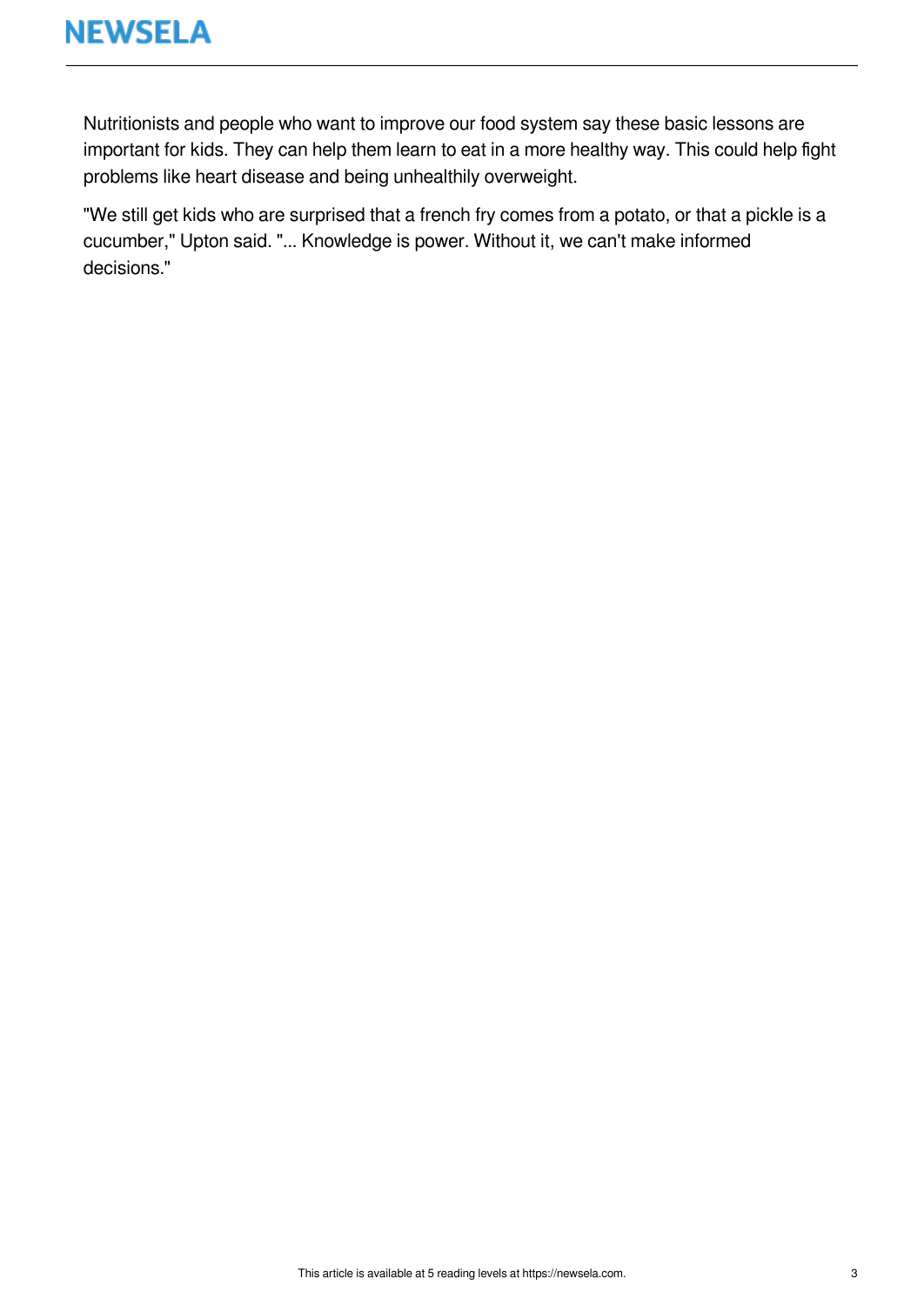#### **Quiz**

- 1 Which detail from the article helps explain WHY people do not know much about where their food comes from?
	- (A) About 7 out of 100 American adults have the wrong idea about chocolate milk. They think it comes from brown cows.
	- (B) For many years, people who pay attention to agriculture, nutrition and education have been worried that people don't understand where food comes from.
	- (C) Ann Vileisis says this lack of knowledge is not surprising. The writer and historian wrote a book called "Kitchen Literacy."
	- (D) She says that as more Americans moved into cities in the mid-1800s, fewer people were involved in producing food.
- 2 Based on information in the article, which of the following statements is TRUE?
	- (A) All of the teachers in the country have been teaching about agriculture and nutrition for some time.
	- (B) All of the people in the state of Pennsylvania got confused about where chocolate milk comes from.
	- (C) Many Americans see their food as a packaged product, and they do not know how it gets to stores.
	- (D) Many Americans did not know chocolate milk contained sugar, and they are upset that it is unhealthy.